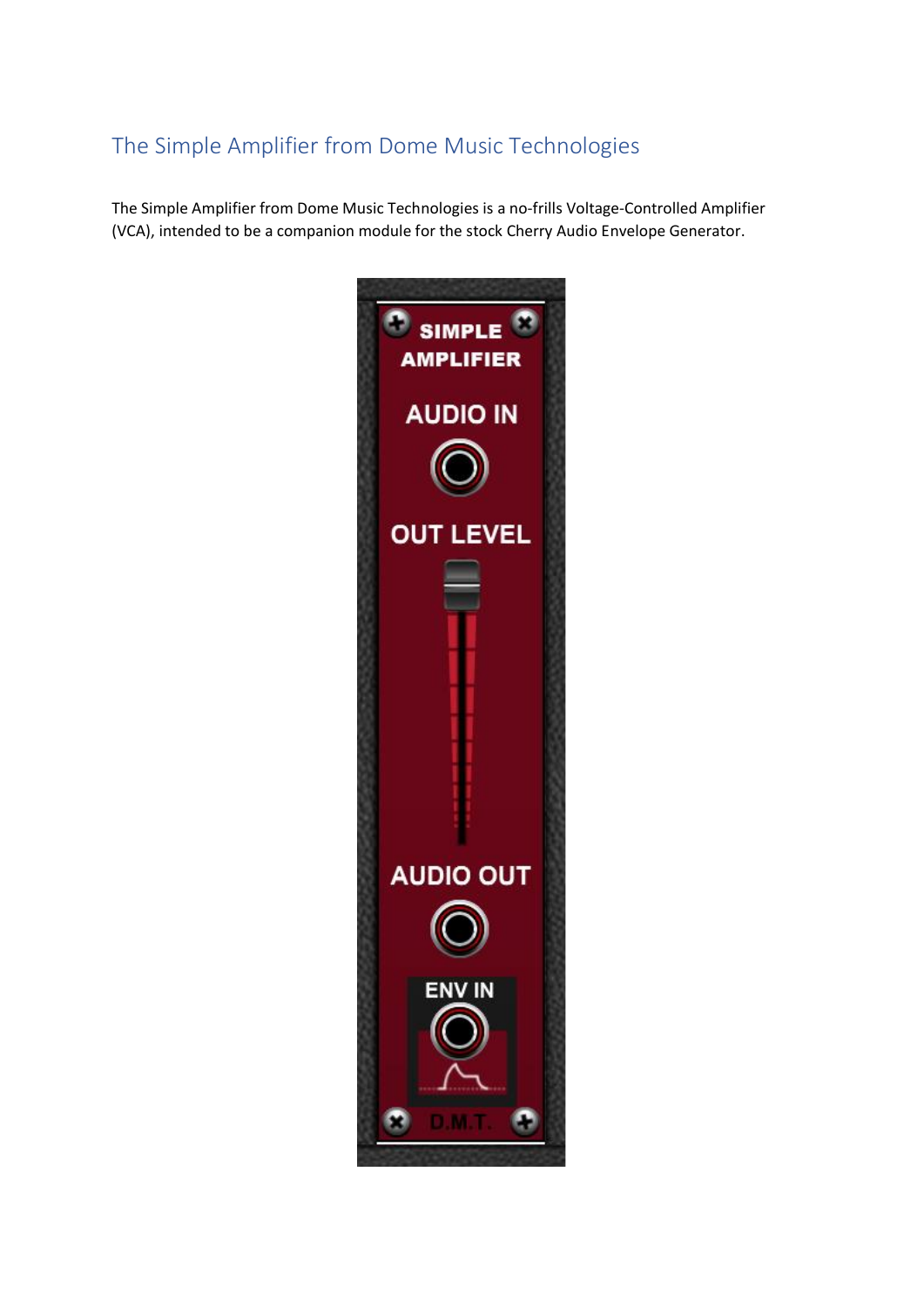### Audio In Socket



The Audio In socket is where you plug in the signal which you want to attenuate. This is usually an audio source such as an Oscillator or Noise Generator.

However, the Audio In can be used to process static DC voltages and low-frequency control voltages, too.

#### Audio Out Socket



The Audio Out socket is where the module sends its processed Audio In signal, after being attenuated by the Out Level control and the Env In control voltage.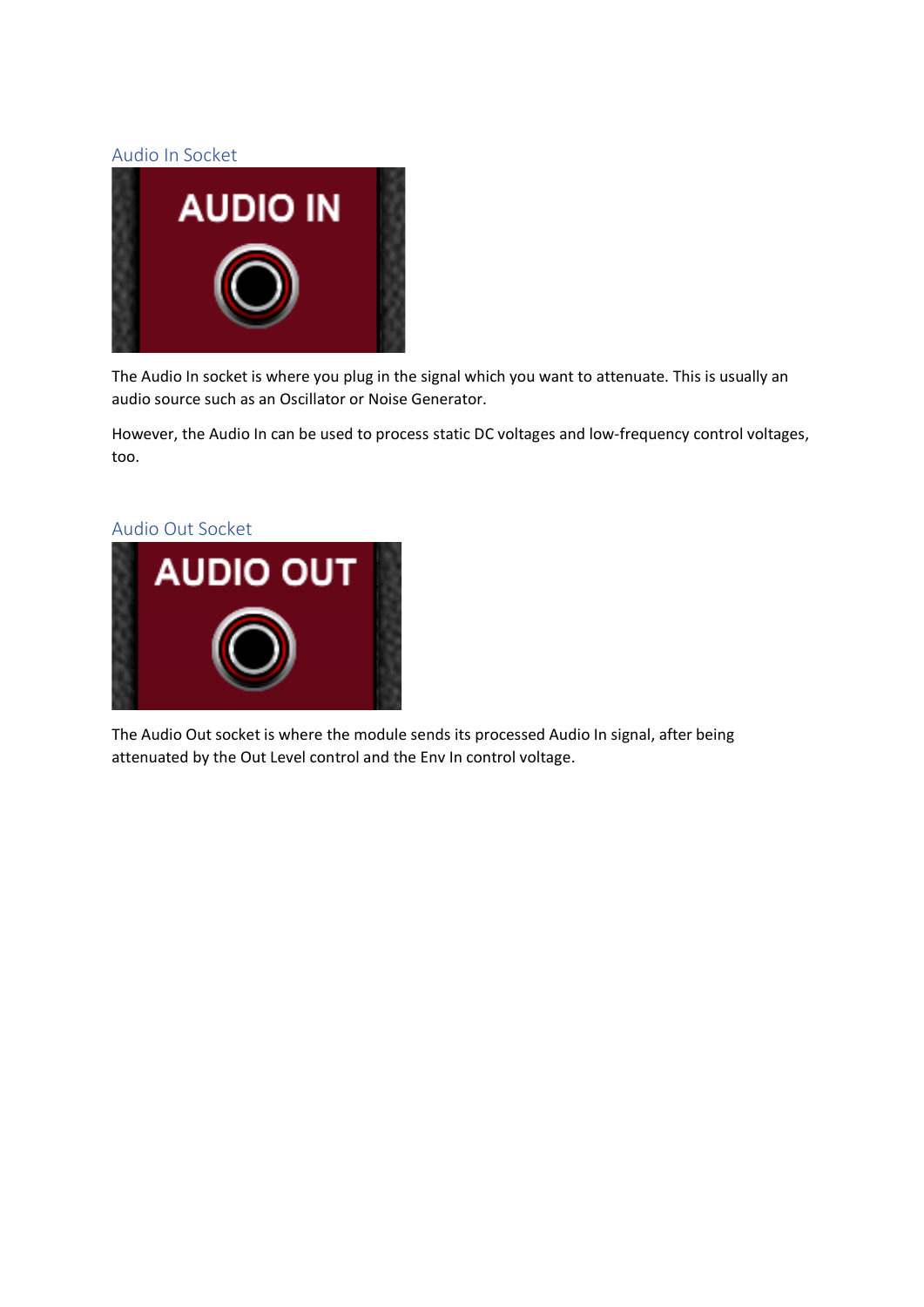# Out Level Slider



The Out Level slider acts like a global volume control for the module.

When it is at the top of its range (100.0%), the Audio Out signal is at full volume.

When it is at the bottom of its range (0.0%), the Audio Out signal is completely muted and there is silence at the Audio Out socket.

The slider works in a linear way, with 50.0% attenuation at the half-way point.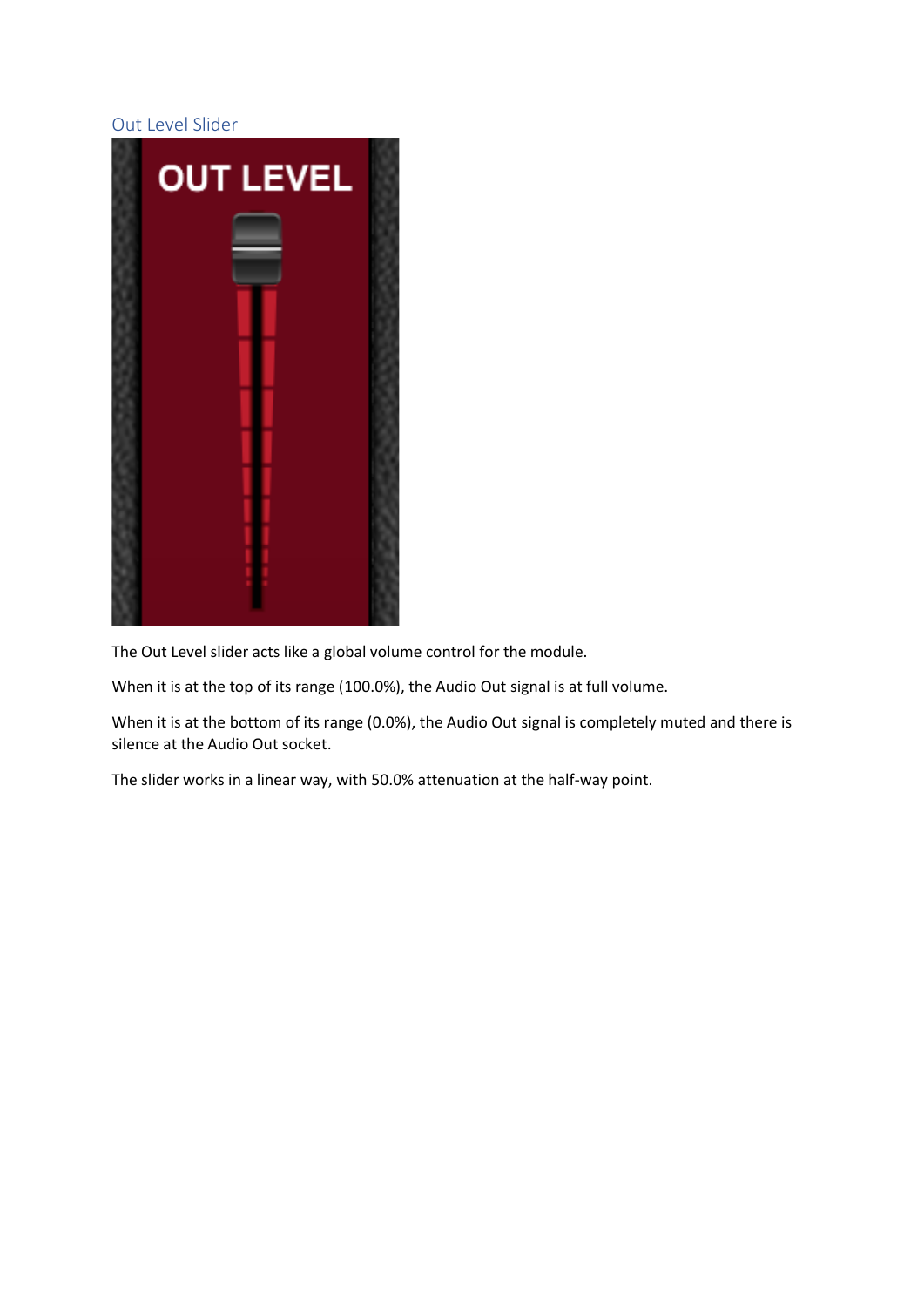# The Envelope Input Socket



The Env In socket allows you to control the output level with an external voltage source.

It is intended to be used with the non-inverting (positive) output of the stock Cherry Audio Envelope Generator as shown below:



When the envelope voltage is at 0V, the Audio Out will be silent, regardless of the setting of the Out Level slider.

When the envelope voltage is at +5V, the Audio Out will reach the level set on the Out Level slider.

If you use the inverting (negative) output of the Envelope Generator, when the envelope voltage is at -5V, the Audio Out will reach the level set on the Out Level slider, but the waveform will be inverted in polarity.